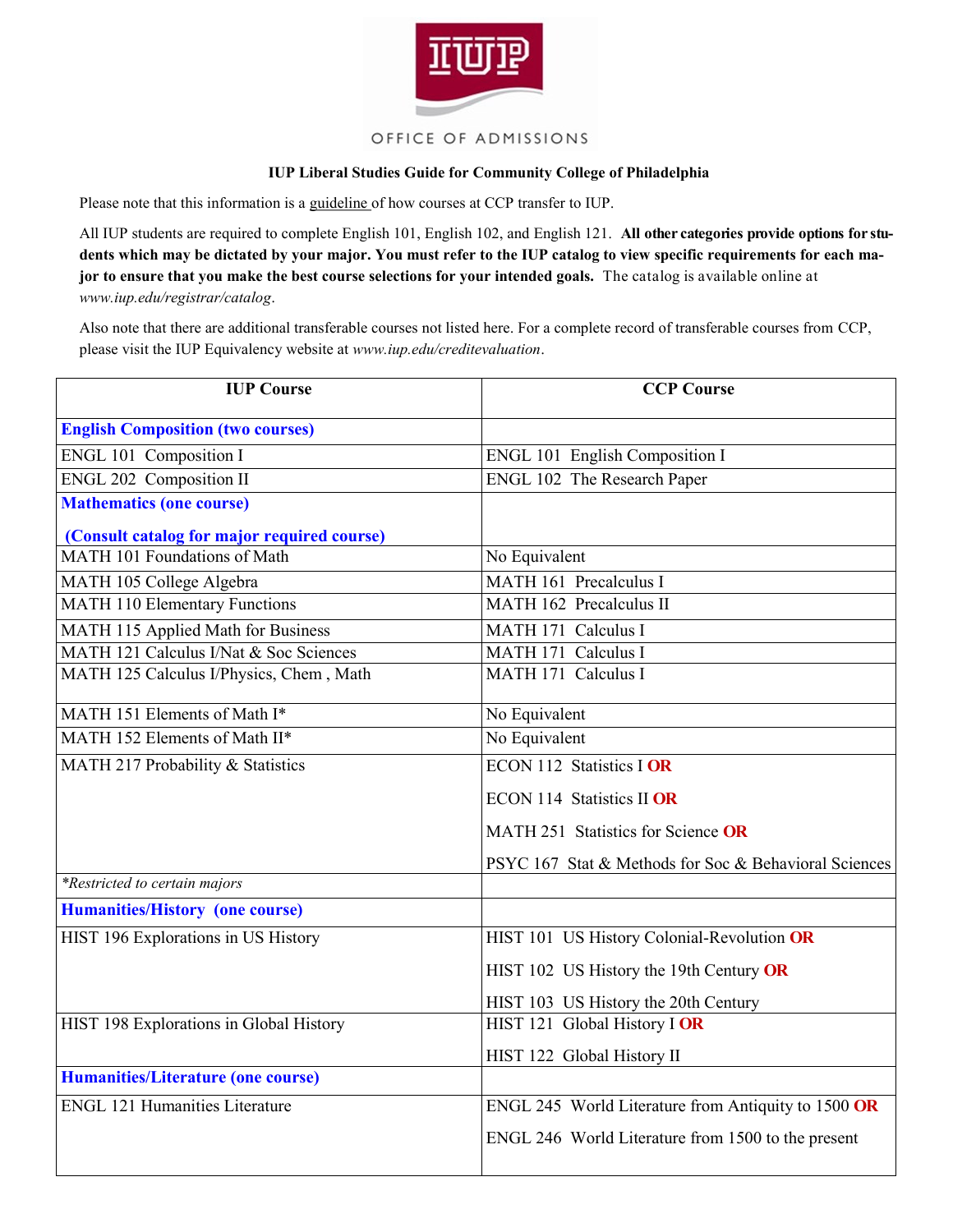| <b>IUP Course</b>                                  | <b>CCP Course</b>                                 |
|----------------------------------------------------|---------------------------------------------------|
| <b>Humanities/Philosophy or Religious Studies</b>  |                                                   |
| (one course)                                       |                                                   |
| PHIL 101 Inf. Logic: Meth. of Critical Thinking    | PHIL 111 Critical Thinking                        |
| PHIL 100 Intro to Philosophy                       | PHIL 101 Introduction to Philosophy               |
| PHIL 122 Contemporary Moral Issues                 | PHIL 211 Ethical Problems                         |
| RLST 100 Intro to Religion                         | RS 101 Intro to Religion                          |
| RLST 110 World Religions                           | PHIL 151 World Religions OR                       |
|                                                    | RS 151 World Religions                            |
| <b>Fine Arts (one course)</b>                      |                                                   |
| ARHI 101 Intro to Art                              | <b>ART 101 Visual Communications</b>              |
| MUHI 101 Intro to Music                            | MUS 103 Introduction to Music                     |
| THTR 101 Intro to Theater                          | ENGL 137 Intro to Theater                         |
| <b>Natural Science Lab Courses</b>                 |                                                   |
| (Consult catalog for major required courses)       |                                                   |
| BIOL 103 Life on Earth                             | BIOL 107 General Biology II                       |
| BIOL 104 How the Human Body Works                  | <b>BIOL 106 General Biology I</b>                 |
| CHEM 101 College Chemistry I                       | CHEM 101 General Chemistry I                      |
| CHEM 102 College Chemistry II                      | CHEM 102 General Chemistry II OR                  |
|                                                    |                                                   |
|                                                    | CHEM 118 Intro to Biochemistry                    |
| CHEM 111 General Chemistry I                       | CHEM 121 College Chemistry I                      |
| CHEM 112 General Chemistry II                      | CHEM 122 College Chemistry II                     |
| PHYS 111/121 Physics I/lab                         | PHYS 111 General Physics I                        |
| PHYS 112/122 Physics II with lab                   | PHYS 112 General Physics II                       |
| PHYS 131/141 Physics I/lab (Calculus)              | PHYS 140 Mechanics, Heat and Sound                |
| PHYS 132/142 Physics II/lab (Calculus)             | PHYS 241 Electricity, Magnetism, and Light        |
| SCI 105 Physical Science I                         | PHYS 105 Survey of Physics                        |
| SCI 106 Physical Science II                        | CHEM 105 Inquiry into Chemistry                   |
| <b>Natural Science Non-lab Courses</b>             |                                                   |
| (Consult catalog for major required course)        |                                                   |
| <b>BIOL 114 Environmental Biology</b>              | <b>EASC 111 Environmental Conservation</b>        |
| CHEM 105 The Forensic Chemistry of CSI             | CHEM 105 Inquiry into Chemistry                   |
| GEOS 105 Exploring the Universe                    | PHYS 108 Descriptive Astronomy                    |
| <b>Science Courses for Early Childhood</b>         |                                                   |
| <b>Education majors-Take 2 at CCP</b>              |                                                   |
| SCI 101 Fundamentals of Physics                    | PHYS 105 Survey of Physics                        |
| SCI 102 Fundamentals of Chemistry                  | CHEM 105 Inquiry into Chemistry                   |
| SCI 103 Fundamentals of Earth and Space            | PHYS 108 Descriptive Astronomy                    |
| SCI 104 Fundamentals of Environmental Biology      | <b>EASC 111 Environmental Conservation</b>        |
| <b>Social Science Courses (two courses) If you</b> |                                                   |
| choose Sociology, take only one Sociology          |                                                   |
| course, not both.                                  |                                                   |
| (Consult catalog for major required courses)       |                                                   |
| CRIM 101 Crime and Justice Systems                 | JUS 101 Survey of Justice                         |
| ECON 121 Principles of Macroeconomics              | ECON 181 Principles of Economics (Macroeconomics) |
| GEOG 101 Geography: Human & Environment            | GEOG 101 Introduction to Physical Geography       |